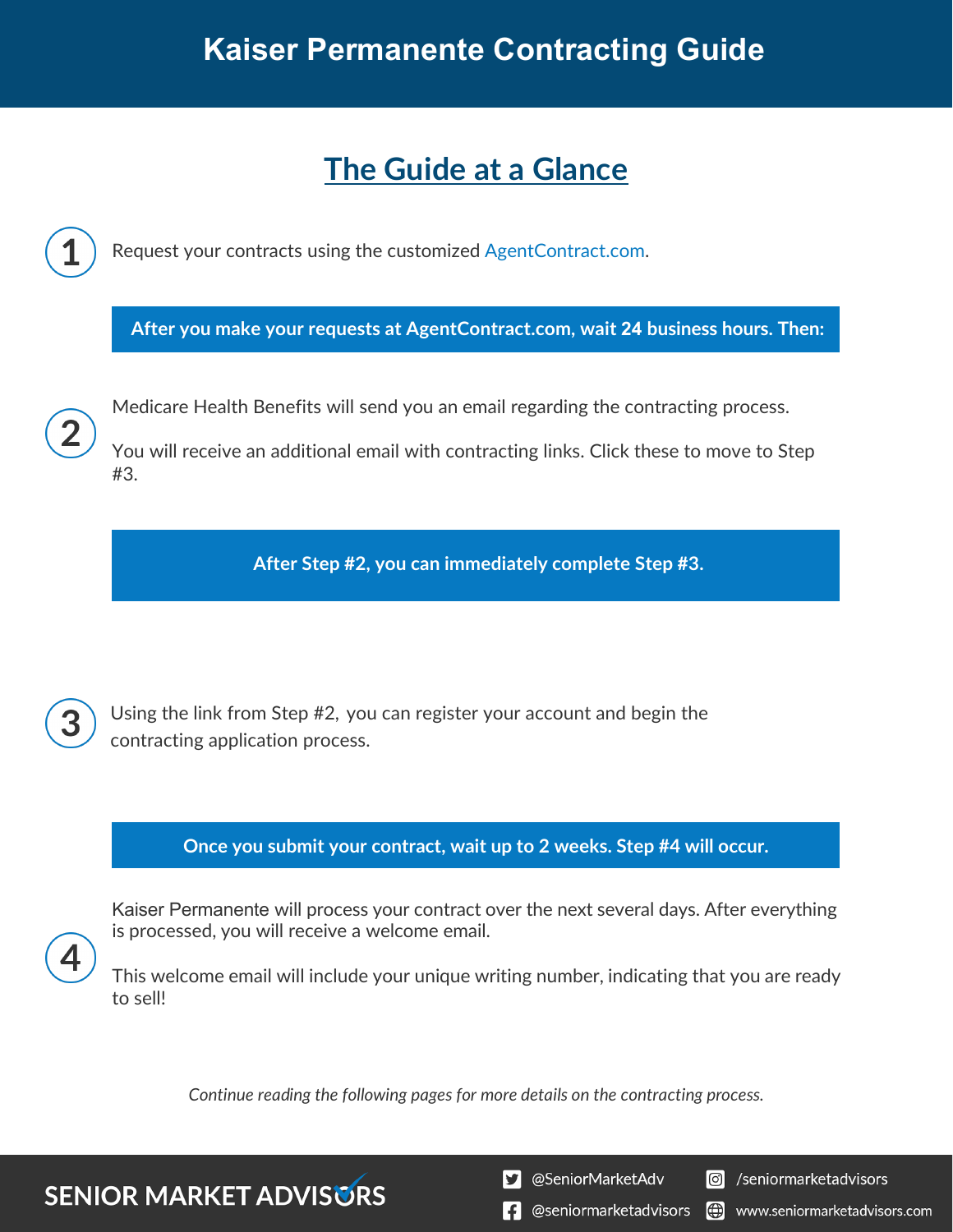**After you request to contract through AC.com, you will receive an email from the Senior Market Advisors Contracting Team with further information on contracting.**

#### **Email Example**:

Hello Agent!

We are reaching out to you in regards to your request to contract with Kaiser Permanente.

You will receive a unique e-contracting link from contracting@seniormarketadvisors.com within 24-48 hours. Once the link is completed, you will receive a welcome email within 5-7 business days.

If you have any questions or concerns, please email contracting@seniormarketadvisors.com.

Thank you for contracting with Senior Market Advisors.

-Senior Market Advisors Contracting Team

You will also begin receiving contracting links specific to you for the carriers that you requested within 24-48 hrs. These links will be coming from a wide variety of email addresses, so please keep an eye out on your email.

#### **Email Example From: noreply@propelicy.com**

| M<br>Propelicy                                                                         | Your action is needed.<br>Please review instructions below. |
|----------------------------------------------------------------------------------------|-------------------------------------------------------------|
| Hello Agent,                                                                           |                                                             |
| You have been invited to register from CHA, please use the link below to activate your |                                                             |
| Propelicy account.                                                                     |                                                             |
| <b>Register Now</b>                                                                    |                                                             |

Note: Your link will be unique to you and will be different than the link in the above example.

### **SENIOR MARKET ADVISURS**

S @SeniorMarketAdv

C /seniormarketadvisors

 $\left| \cdot \right|$  @seniormarketadvisors Ð www.seniormarketadvisors.com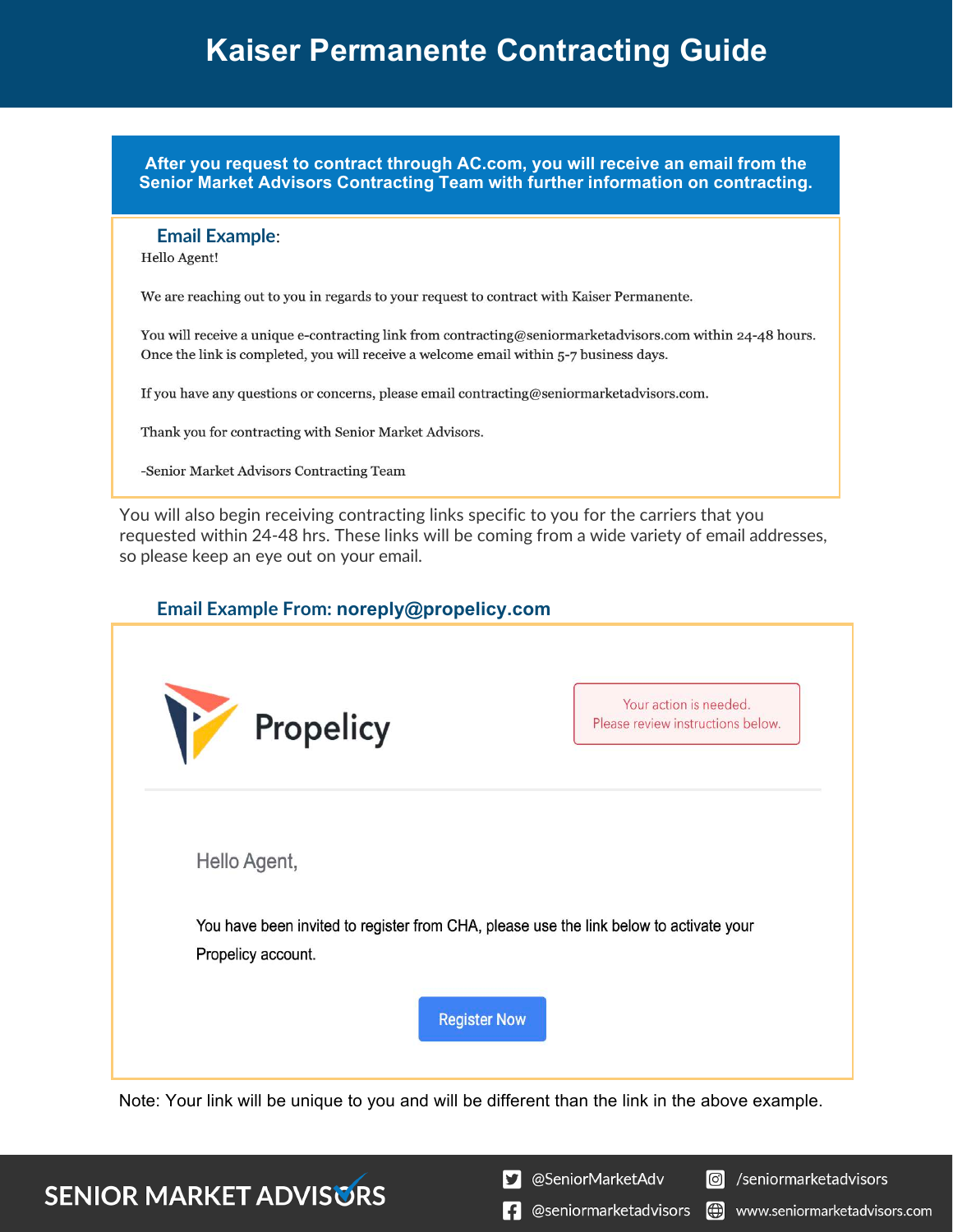- After selecting Register Now, you will be prompted to create a password.
- Once your password is created, select Go to Login.

-After logging in, begin the contracting process by selecting Save & Proceed.

Please confirm your upline.

Save & Exit

Register from Continental Health Alliance. Please confirm that they are your upline agency.

- I would like to register Continental Health Alliance as my upline
- Continental Health Alliance is not my upline

Save & Proceed

- You will need to select the carriers you want to become appointed with by selecting the drop downs and then checking the boxes for each carrier.

Please select which carriers you would like to contract with.

Save & Exit

|  |  |  | ▼ Medicare Advantage |  |
|--|--|--|----------------------|--|
|--|--|--|----------------------|--|

| Aetna                        |             |   |
|------------------------------|-------------|---|
| Allwell                      | Agent PDF A |   |
| AmeriHealth Caritas          | Agent PDF A |   |
| Anthem                       |             |   |
| Capital BlueCross            | Agent PDF A |   |
| CareFirst Medicare Advantage | Agent PDF A |   |
| Cigna Healthspring           |             |   |
| Clear Spring Health          |             |   |
| Clover Health                |             |   |
| Excellus Health Plan         | Agent PDF A |   |
| Fidelis                      | Agent PDF A |   |
| Gateway Health Plan          |             |   |
| HealthNow                    | Agent PDF A |   |
| <b>Health Partners Plans</b> | Agent PDF A |   |
| Highmark                     |             |   |
| Humana                       |             |   |
| Johns Hopkins                | Agent PDF A |   |
| Kaiser Permanente            | Agent PDF A | V |

## **SENIOR MARKET ADVISURS**

S @SeniorMarketAdv

C /seniormarketadvisors

 $\left| \cdot \right|$  @seniormarketadvisors